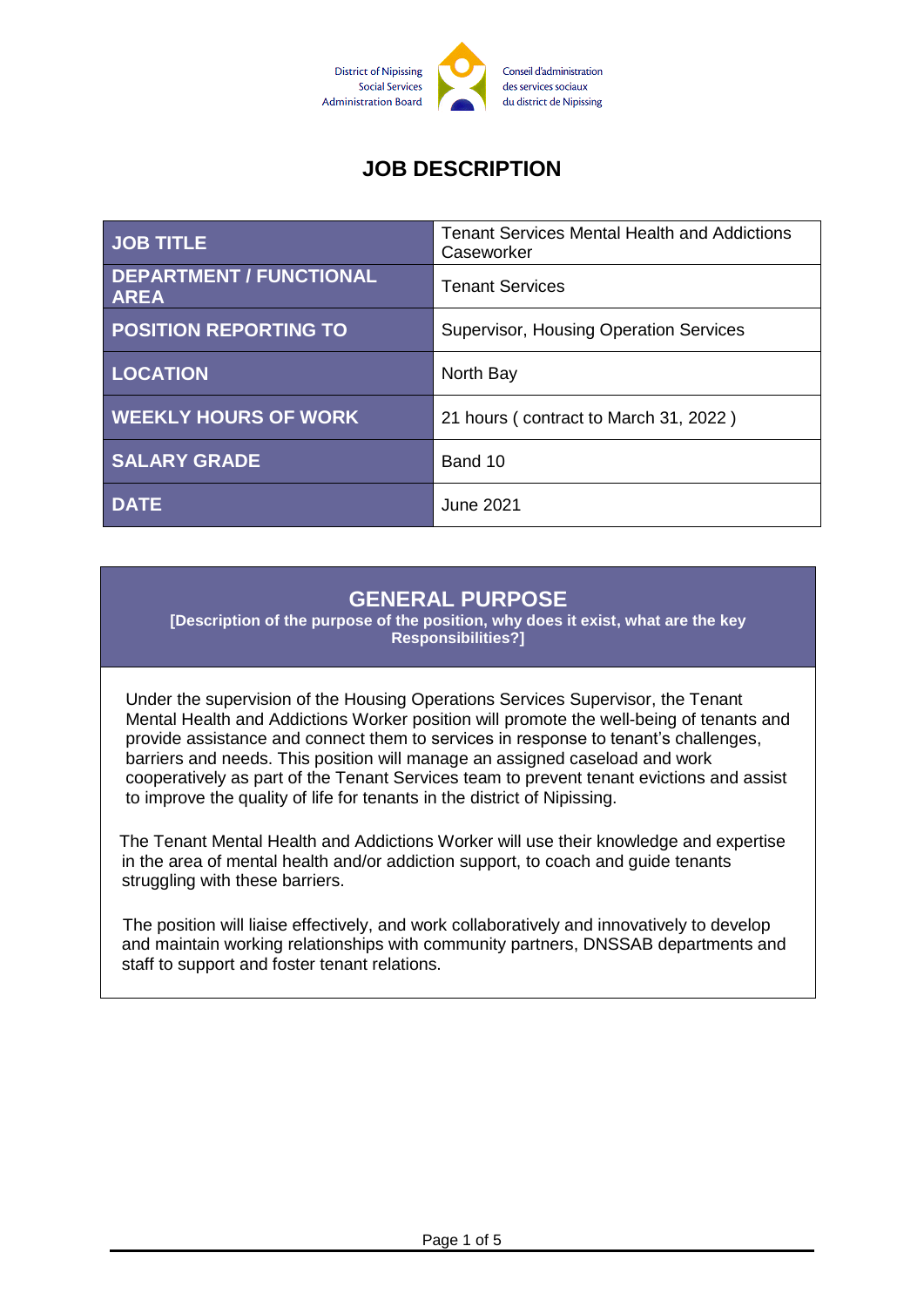| <b>KEY ACTIVITIES</b>                                                                                                                                                                                                             |     |  |
|-----------------------------------------------------------------------------------------------------------------------------------------------------------------------------------------------------------------------------------|-----|--|
| [Name and list under each the key activities of the position and percentage estimate of time<br>for each section.]                                                                                                                |     |  |
| Program Administration, Reporting, Policy & Procedure Development<br>and other duties                                                                                                                                             | 40% |  |
| Under the direction of the Housing Operations Services Supervisor                                                                                                                                                                 |     |  |
| 1. Conducting interviews, assessments of tenant needs, and provide -guidance<br>effectively.                                                                                                                                      |     |  |
| Making referrals to outside agencies and acting as a liaison with mental<br>2.<br>health and addiction treatment programs                                                                                                         |     |  |
| Developing and supporting working relationships with referral agencies,<br>3.<br>partners, and other community stakeholders including legal and support<br>issues.                                                                |     |  |
| 4. Providing mental health and addiction supports and services to tenants in a<br>case management role.                                                                                                                           |     |  |
| 5. Investigating tenants who exhibit anti-social, disruptive or inappropriate<br>behaviour and who violate current social housing and landlord/tenant<br>legislation, and advise the Tenant Services team.                        |     |  |
| 6. Maintaining a comprehensive understanding of crisis management and the<br>impact of trauma on tenants with mental health and addiction issues.                                                                                 |     |  |
| 7. Assisting tenants to complete forms, surveys and other document relevant to<br>their tenancy.                                                                                                                                  |     |  |
| 8. Informing tenants of their legal rights and responsibilities<br>9. Advocating on behalf of tenants in areas of life skills, education, health,                                                                                 |     |  |
| comfort, housing and community support systems.<br>10. Conducting site visits to inform and assist tenants seeking or needing<br>support for tenancy issues.                                                                      |     |  |
| 11. Providing service to a broad range of tenants who may be distraught, in<br>crisis or in an emergency situation.                                                                                                               |     |  |
| 12. Demonstrated ability to assess, analyse and resolve complex situations.<br>13. Maintains documentation and statistical information regarding interaction and<br>activities pertaining to individual tenants or tenant groups. |     |  |
| 14. Coordinating and facilitating educational workshops on mental and addiction<br>related topics.                                                                                                                                |     |  |
| 15. Maintaining strict confidentiality guidelines regarding all tenants.                                                                                                                                                          |     |  |
| <b>Compliance &amp; Quality Performance</b>                                                                                                                                                                                       | 40% |  |
| Ensure that all tenant documentation and processes comply with the Housing<br>Services and Residential Tenancies Act;                                                                                                             |     |  |
| 1. Conducting site visits of properties to keep apprised of any issues to address<br>or minimize risk.                                                                                                                            |     |  |
| 2. Report unit/building deficiencies and safety issues observed during site visits<br>to the Tenant Services Supervisor.                                                                                                          |     |  |
| 3. Preparing and submitting regular reports to the Housing Operation Services<br>Supervisor identifying issues and concerns.                                                                                                      |     |  |
| 4. Evaluating and reporting on case management, events and tenant<br>workshops.                                                                                                                                                   |     |  |
| <b>Partnership Development</b>                                                                                                                                                                                                    | 20% |  |
| 1. Work with the Housing Operation Services Supervisor and tenant services<br>team to maintain relationships within all departments of the organization and<br>with Community Partners.                                           |     |  |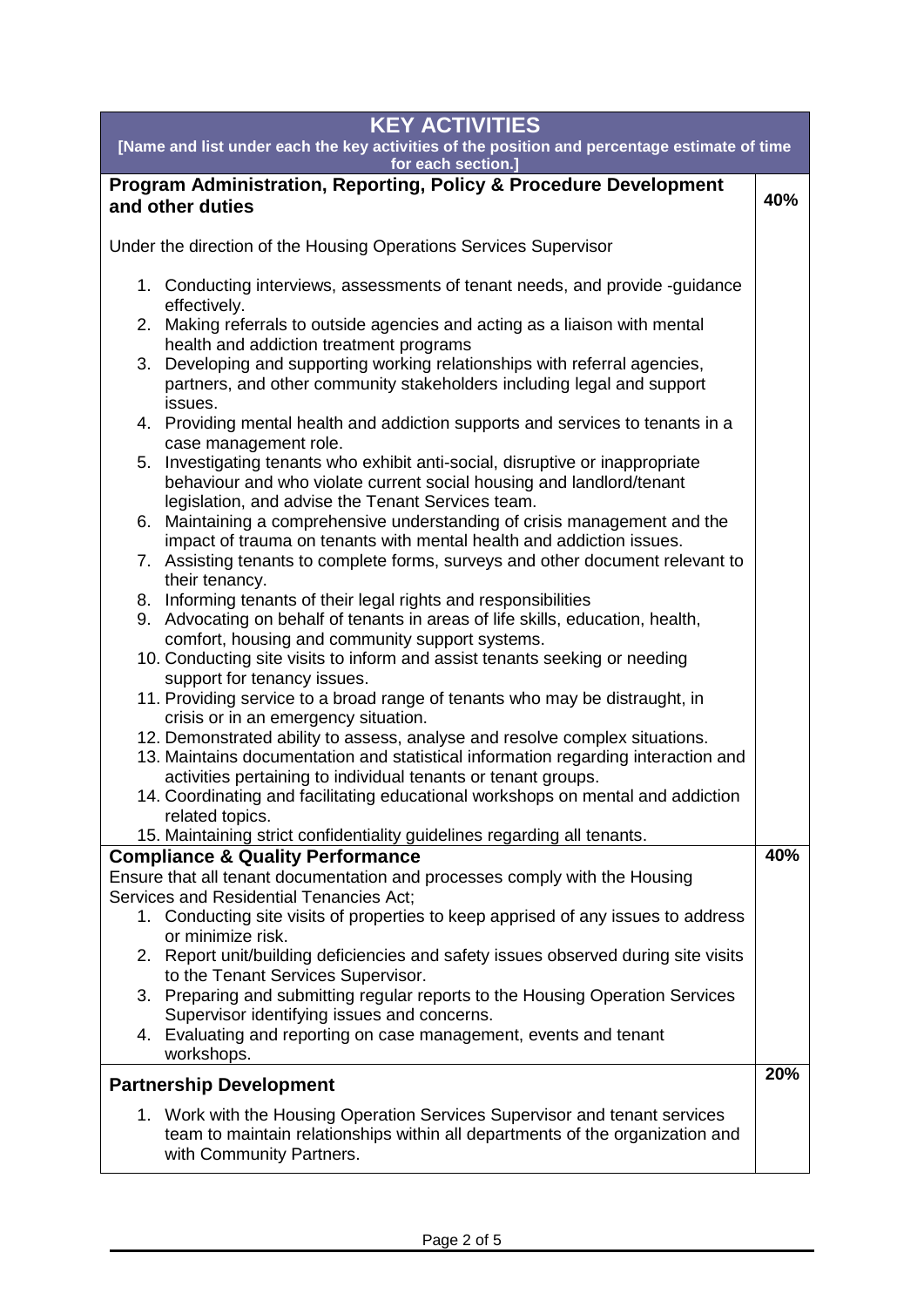## **QUALIFICATIONS**

- Two year post-Secondary Diploma or degree in Social Science Field or Mental Health & Addictions program.
- Minimum 2 (two) years' experience working with residential tenancies and property management and mental health services or related field.
- Knowledge of housing policies and procedures as well as related Provincial and Federal legislation ie; Residential Tenancies Act, Child Welfare Act, Municipal Freedom of Information and Protection of Privacy Act, Personal Information Protection and Electronic Documents Act.
- Knowledge of alternative dispute resolution, mediation and crisis intervention skills taking into consideration cultural practices and beliefs.
- Excellent communication skills when providing support to tenants on a daily basis and when they are in crisis; discuss observations and make recommendations to the Tenant Services team.
- Time management, organizational and problem solving skills in order to prioritize and plan workday.
- Proficient in the use of personal computers and knowledge of word processing, spreadsheet and property management software products.
- Knowledge of office practices and procedures.
- Ability to project the values of the organization.
- Report and case management and other relevant correspondence writing skills.
- Ability to work with diverse clients with tact and diplomacy.
- Strong ability to work as a team member in a highly interactive team.
- Demonstrate good judgement in understanding and meeting the needs of the tenants and communicating this to others within the team.
- Excellent organization skills are required while being sensitive to time constraints and tight deadlines.
- Ability to read and understand information from a variety of sources for interpretation to tenants.
- Demonstrated active listening skills.
- Thorough knowledge of community resources.
- Valid Ontario driver's license and reliable vehicle.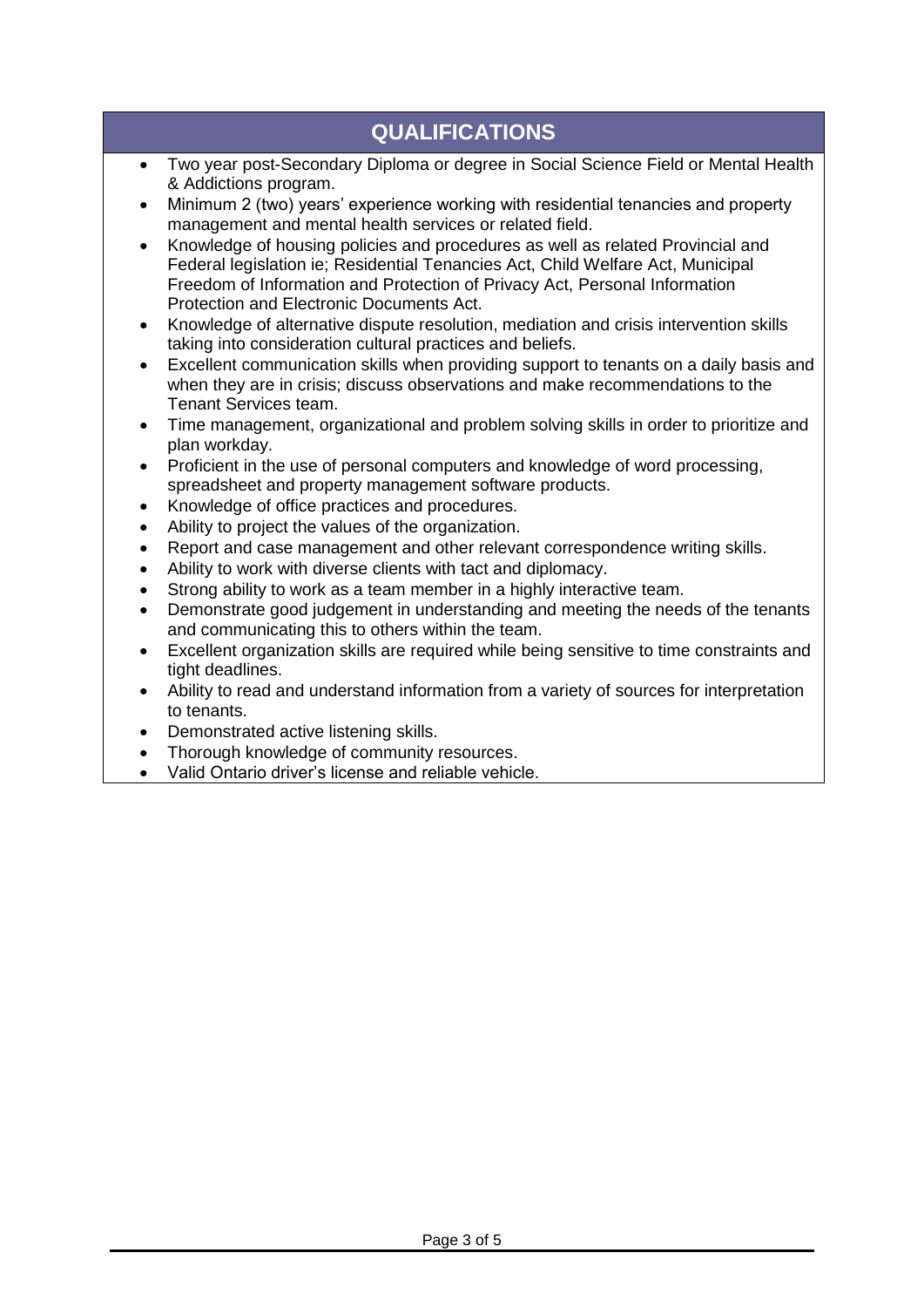### **COMPENSABLE FACTORS**

#### **KNOWLEDGE**

*[This subfactor measures the general knowledge and specialized or vocational training necessary to perform the job duties in a satisfactory manner and has no relationship to the academic achievement of an employee. The degree levels are normally expressed in terms of formal education or equivalent. Similar levels of achievement can be obtained through related experience, courses or self-improvement].*

College: 2-year college diploma in related social service or mental health and addictions field of study.

#### **EXPERIENCE**

*[Should be considered when the degrees of knowledge are established. It serves as a scale of measurement for practical experience that an average individual having the appropriate theoretical knowledge, specific education and specialized training, would require being able to perform the job duties.]*

One and up to and including two years of experience.

#### **JUDGEMENT**

*[Measures the choice of action required in applying methods, procedures, or policies to complete the tasks.]*

The position requires changes be recommended to established methods or procedures.

#### **MENTAL EFFORT**

*[Measures the period of time wherein mental, visual and/or aural attentiveness is required on the job. Both the frequency and duration of the effort are to be considered.]*

Continuous periods/short duration.

### **PHYSICAL ACTIVITY**

*[Measures the physical activity by the type and duration required to perform the duties.]*

Light activity / long duration.

### **DEXTERITY**

*[Measures the level of dexterity required by a job. The levels of manual dexterity are determined by considering the elements of speed and/or accurate hand/eye (or hand/foot) coordination. Movements can be either fine or coarse.]*

Employee is required to perform tasks that demand the accurate coordination of fine movements, where speed is a secondary consideration.

### **ACCOUNTABILITY**

Page 4 of 5